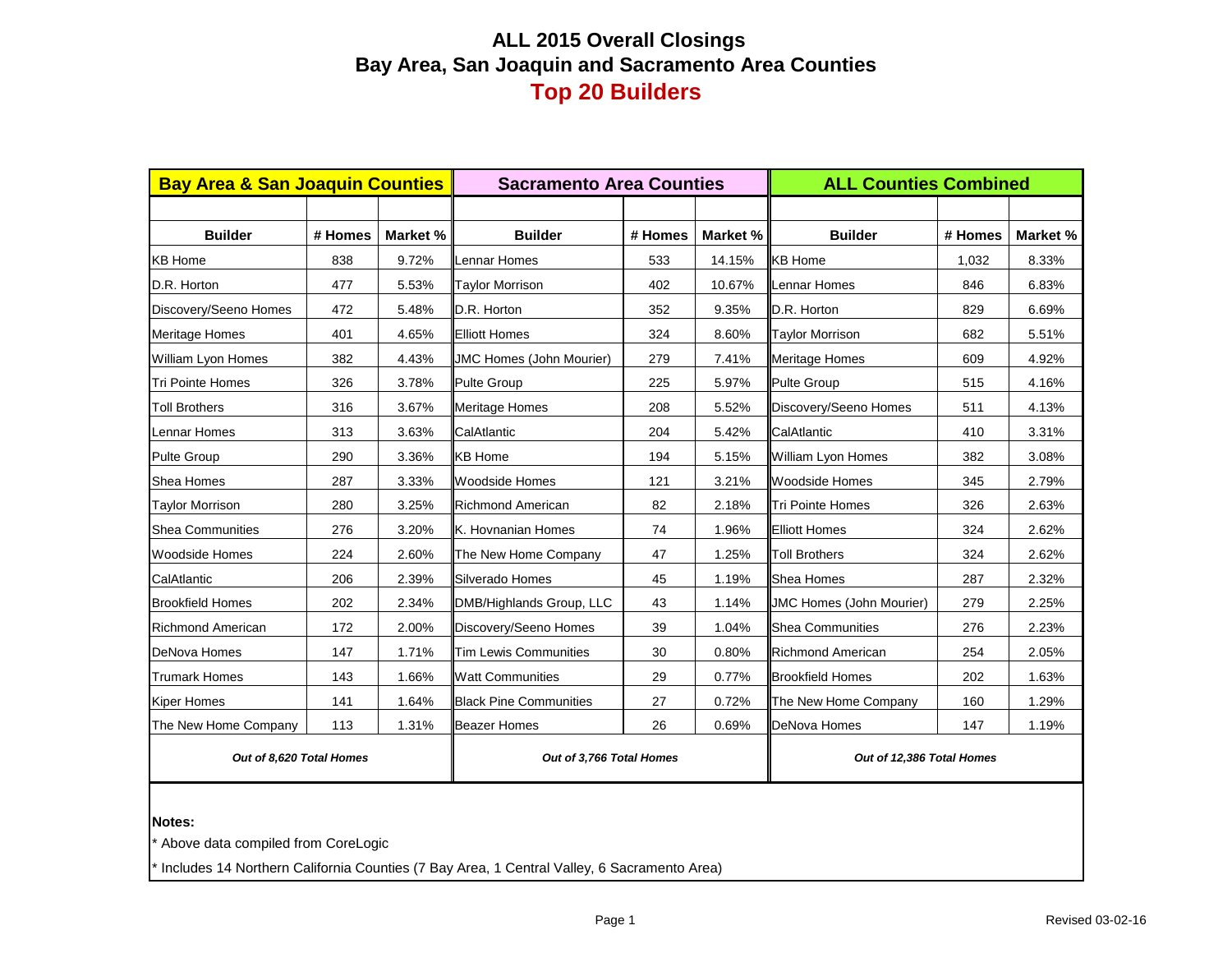# **ALL 2015**

### **Top 20 Builders - Bay Area and San Joaquin Counties**

**(Includes: Alameda, Contra Costa, Santa Clara, San Francisco, San Joaquin, Solano, San Mateo and Monterey)**

| Alameda                     | # Homes | Market % | <b>Contra Costa</b>                            | # Homes | Market % | Santa Clara                  | # Homes | Market % | <b>San Francisco</b>         | # Homes | Market % |
|-----------------------------|---------|----------|------------------------------------------------|---------|----------|------------------------------|---------|----------|------------------------------|---------|----------|
| KB Home                     | 169     | 13.43%   | Discovery/Seeno Homes                          | 257     | 14.50%   | <b>KB Home</b>               | 348     | 16.19%   | Tishman Speyer               | 109     | 14.32%   |
| CalAtlantic                 | 113     | 8.98%    | <b>KB Home</b>                                 | 256     | 14.45%   | D.R. Horton                  | 253     | 11.77%   | <b>Oyster Development</b>    | 107     | 14.06%   |
| <b>Toll Brothers</b>        | 112     | 8.90%    | William Lyon Homes                             | 195     | 11.00%   | Lennar Homes                 | 204     | 9.49%    | <b>Bosa Development</b>      | 79      | 10.38%   |
| Tri Pointe Homes            | 88      | 7.00%    | <b>Toll Brothers</b>                           | 176     | 9.93%    | Meritage Homes               | 184     | 8.56%    | <b>Lennar Hunters Point</b>  | 77      | 10.12%   |
| <b>Taylor Morrison</b>      | 85      | 6.76%    | Kiper Homes                                    | 141     | 7.96%    | <b>Taylor Morrison</b>       | 170     | 7.91%    | <b>Comstock Homes</b>        | 64      | 8.41%    |
| D.R. Horton                 | 85      | 6.76%    | <b>Shea Communities</b>                        | 118     | 6.66%    | William Lyon Homes           | 135     | 6.28%    | <b>DDG/DM Development</b>    | 62      | 8.15%    |
| <b>Brookfield Homes</b>     | 71      | 5.64%    | <b>Tri Pointe Homes</b>                        | 99      | 5.59%    | The New Home Company         | 90      | 4.19%    | William Lightner             | 44      | 5.78%    |
| Lennar Homes                | 69      | 5.48%    | Kennedy Wilson/Emerald Fund - Condo Conversion | 77      | 4.35%    | Trumark Homes                | 88      | 4.09%    | JS Sullivan Development      | 31      | 4.07%    |
| <b>Trumark Homes</b>        | 55      | 4.37%    | Pulte Group                                    | 73      | 4.12%    | SummerHill Homes             | 82      | 3.82%    | 1875 Mission Street Partners | 23      | 3.02%    |
| Ponderosa Homes             | 50      | 3.97%    | Van Daele Homes                                | 57      | 3.22%    | Robson Homes                 | 77      | 3.58%    | <b>KB Home</b>               | 23      | 3.02%    |
| Nuvera Homes                | 37      | 2.94%    | Shea Homes                                     | 41      | 2.31%    | <b>Barry Swenson Builder</b> | 60      | 2.79%    | <b>Geary Terraces</b>        | 18      | 2.37%    |
| <b>Lafferty Communities</b> | 35      | 2.78%    | Signature Development Group                    | 39      | 2.20%    | K. Hovnanian Homes           | 59      | 2.75%    | Martin Building Company      | 15      | 1.97%    |
| Urban Dynamics              | 32      | 2.54%    | <b>City Ventures</b>                           | 35      | 1.98%    | Dividend Homes               | 59      | 2.75%    | 17th Street Associates       | 13      | 1.71%    |
| Shea Homes                  | 30      | 2.38%    | D.R. Horton                                    | 32      | 1.81%    | <b>Classic Communities</b>   | 53      | 2.47%    | 16th Street Homes-John Fox   | 11      | 1.45%    |
| DeNova Homes                | 29      | 2.31%    | The New Home Company                           | 23      | 1.30%    | <b>Pulte Group</b>           | 52      | 2.42%    | Core Builders                | 10      | 1.31%    |
| Discovery/Seeno Homes       | 19      | 1.51%    | <b>Richmond American</b>                       | 19      | 1.07%    | Randy Lamb & Scott Eschen    | 42      | 1.95%    | Knickerbocker SF             | 9       | 1.18%    |
| Meritage Homes              | 17      | 1.35%    | Taylor Morrison                                | 18      | 1.02%    | Tri Pointe Homes             | 30      | 1.40%    | Trumark Urban                |         | 1.05%    |
| Pulte Group                 | 16      | 1.27%    | Signature Homes                                | 16      | 0.90%    | Edenbridge Homes             | 22      | 1.02%    | 1400 Mission Acquisition, LP |         | 1.05%    |
| iStar Financial             | 14      | 1.11%    | Thompson Dorfman                               | 13      | 0.73%    | CalAtlantic                  | 20      | 0.93%    | 4132 Third Street-Nancy Zeng |         | 0.92%    |
| William Lyon Homes          | 14      | 1.11%    | Wistera Land Group, LLC                        | 13      | 0.73%    | DeNova Homes                 | 17      | 0.79%    | 3150 Geary Associates, LLC   | 6       | 0.79%    |

*Out of 1,258 Total Homes Out of 1,772 Total Homes Out of 2,149 Total Homes Out of 761 Total Homes*

## **ALL 2015**

#### **Top 20 Builders in Bay Area & San Joaquin Counties Combined**

**(Includes: Alameda, Contra Costa, Santa Clara, San Francisco, San Joaquin, Solano, San Mateo and Monterey)**

| <b>Builder</b>        | # Homes | Market % |                      | <b>Builder</b> | # Homes | Market % | <b>Builder</b>          | # Homes | Market % | <b>Builder</b>       | # Homes | Market % |
|-----------------------|---------|----------|----------------------|----------------|---------|----------|-------------------------|---------|----------|----------------------|---------|----------|
| KB Home               | 838     | 9.72%    | Tri Pointe Homes     |                | 326     | 3.78%    | <b>Taylor Morrison</b>  | 280     | 3.25%    | Richmond American    | 172     | 2.00%    |
| D.R. Horton           |         | 5.53%    | <b>Toll Brothers</b> |                | 316     | 3.67%    | <b>Shea Communities</b> | 276     | 3.20%    | DeNova Homes         | 147     | 1.71%    |
| Discovery/Seeno Homes | 472     | 5.48%    | Lennar Homes         |                | 313     | 3.63%    | Woodside Homes          | 224     | 2.60%    | Trumark Homes        | 143     | '.66%    |
| Meritage Homes        | 401     | 4.65%    | <b>Pulte Group</b>   |                | 290     | 3.36%    | CalAtlantic             | 206     | 2.39%    | Kiper Homes          |         | 1.64%    |
| William Lyon Homes    | 382     | 4.43%    | Shea Homes           |                | 287     | $3.33\%$ | <b>Brookfield Homes</b> | 202     | 2.34%    | The New Home Company | 113     | 1.31%    |

*Out of 8,620 Total Homes*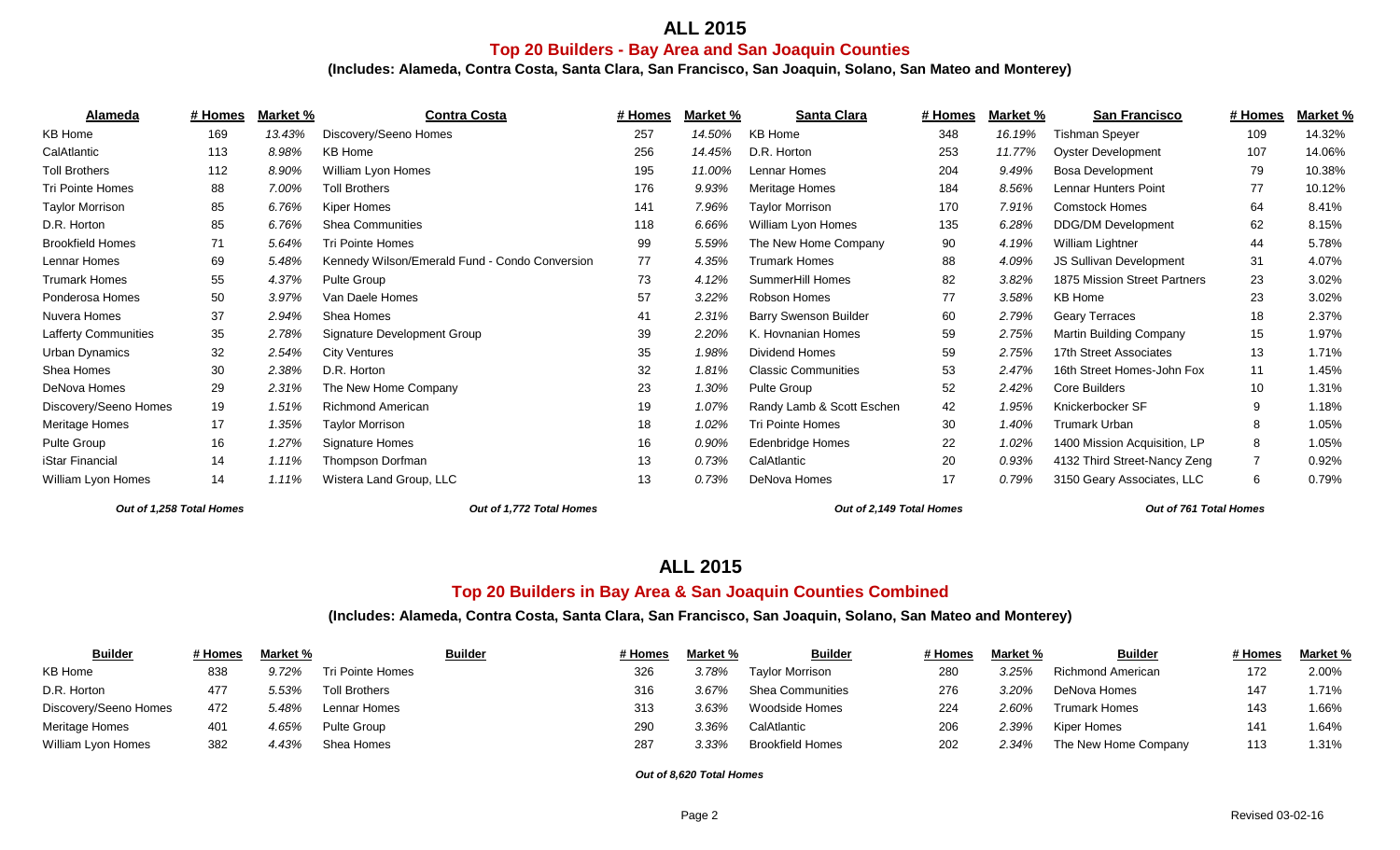# **ALL 2015**

#### **Top 20 Builders - Bay Area and San Joaquin Counties**

**(Includes: Alameda, Contra Costa, Santa Clara, San Francisco, San Joaquin, Solano, San Mateo and Monterey)**

| San Joaquin                 | # Homes | Market % | Solano                         | # Homes         | Market % | <b>San Mateo</b>                  | # Homes        | Market % | <b>Monterey</b>                  | # Homes | Market % |
|-----------------------------|---------|----------|--------------------------------|-----------------|----------|-----------------------------------|----------------|----------|----------------------------------|---------|----------|
| Woodside Homes              | 224     | 16.35%   | Discovery/Seeno Homes          | 196             | 25.26%   | Shea Homes                        | 76             | 25.94%   | <b>Benchmark Communities</b>     | 92      | 38.17%   |
| Pulte Group                 | 149     | 10.88%   | <b>Shea Communities</b>        | 158             | 20.36%   | Tri Pointe Homes                  | 51             | 17.41%   | Shea Homes                       | 54      | 22.41%   |
| DeNova Homes                | 100     | 7.30%    | Meritage Homes                 | 100             | 12.89%   | The Pauls Corp.                   | 41             | 13.99%   | <b>Blue Mountain Homes</b>       | 52      | 21.58%   |
| Meritage Homes              | 99      | 7.23%    | <b>Richmond American</b>       | 91              | 11.73%   | Lennar Homes                      | 32             | 10.92%   | Creekbridge Homes                | 21      | 8.71%    |
| Atherton Homes              | 74      | 5.40%    | <b>Brookfield Homes</b>        | 62              | 7.99%    | <b>Toll Brothers</b>              | 28             | 9.56%    | Rogge Homes                      | 8       | 3.32%    |
| D.R. Horton                 | 72      | 5.26%    | <b>Citation Homes Northern</b> | 39              | 5.03%    | Mills Trousdale, LLC              | 19             | 6.48%    | <b>CHISPA Housing</b>            | 5       | 2.07%    |
| Raymus Homes                | 71      | 5.18%    | D.R. Horton                    | 35              | 4.51%    | <b>Edenbridge Homes</b>           |                | 2.39%    | Pebble Beach Co.                 |         | 1.66%    |
| Shea Homes                  | 67      | 4.89%    | <b>Tri Pointe Homes</b>        | 27              | 3.48%    | <b>Taylor Morrison</b>            |                | 2.39%    | Mendonsa Ents, Inc.              | 2       | 0.83%    |
| <b>Richmond American</b>    | 62      | 4.53%    | CalAtlantic                    | 21              | 2.71%    | Kenmark                           | 5.             | 1.71%    | Coastal Development Company, LLC |         | 0.41%    |
| <b>Brookfield Homes</b>     | 53      | 3.87%    | Shea Homes                     | 19              | 2.45%    | <b>Wanmei Properties</b>          |                | 1.37%    | Ultiprf, LLC                     |         | 0.41%    |
| CalAtlantic                 | 45      | 3.28%    | <b>KB Home</b>                 | 11              | 1.42%    | Valota Dev Partners               |                | 1.37%    | David Ave Partners, LLC          |         | 0.41%    |
| <b>Bright Homes</b>         | 44      | 3.21%    | <b>Mandarich Developments</b>  | 10 <sup>°</sup> | 1.29%    | Brewster Investments, LLC         | 4              | 1.37%    |                                  |         |          |
| Van Daele Homes             | 43      | 3.14%    | Davidon Homes                  | 3               | 0.39%    | Warmington Residential            | 3              | 1.02%    |                                  |         |          |
| William Lyon Homes          | 38      | 2.77%    | <b>Blue Mountain Homes</b>     | $\overline{2}$  | 0.26%    | Oak Knoll Drive                   | 3              | 1.02%    |                                  |         |          |
| Signature Homes             | 38      | 2.77%    | DeNova Homes                   |                 | 0.13%    | Kelly Gordon Development Corp.    | $\overline{2}$ | 0.68%    |                                  |         |          |
| <b>Tri Pointe Homes</b>     | 31      | 2.26%    | O'Brien Homes                  |                 | 0.13%    | TDR Properties, LLC               | $\overline{2}$ | 0.68%    |                                  |         |          |
| <b>KB Home</b>              | 31      | 2.26%    |                                |                 |          | <b>NGS Chestnut</b>               |                | 0.34%    |                                  |         |          |
| <b>Lafferty Communities</b> | 28      | 2.04%    |                                |                 |          | Meridian Financial Services, Inc. |                | 0.34%    |                                  |         |          |
| Caresco Homes               | 23      | 1.68%    |                                |                 |          | Project Ninety, Inc.              |                | 0.34%    |                                  |         |          |
| McRoy-Wilbur Communities    | 15      | 1.09%    |                                |                 |          | 1160 Weeks Street                 |                | 0.34%    |                                  |         |          |

*Out of 1,370 Total Homes Out of 776 Total Homes Out of 293 Total Homes Out of 241 Total Homes*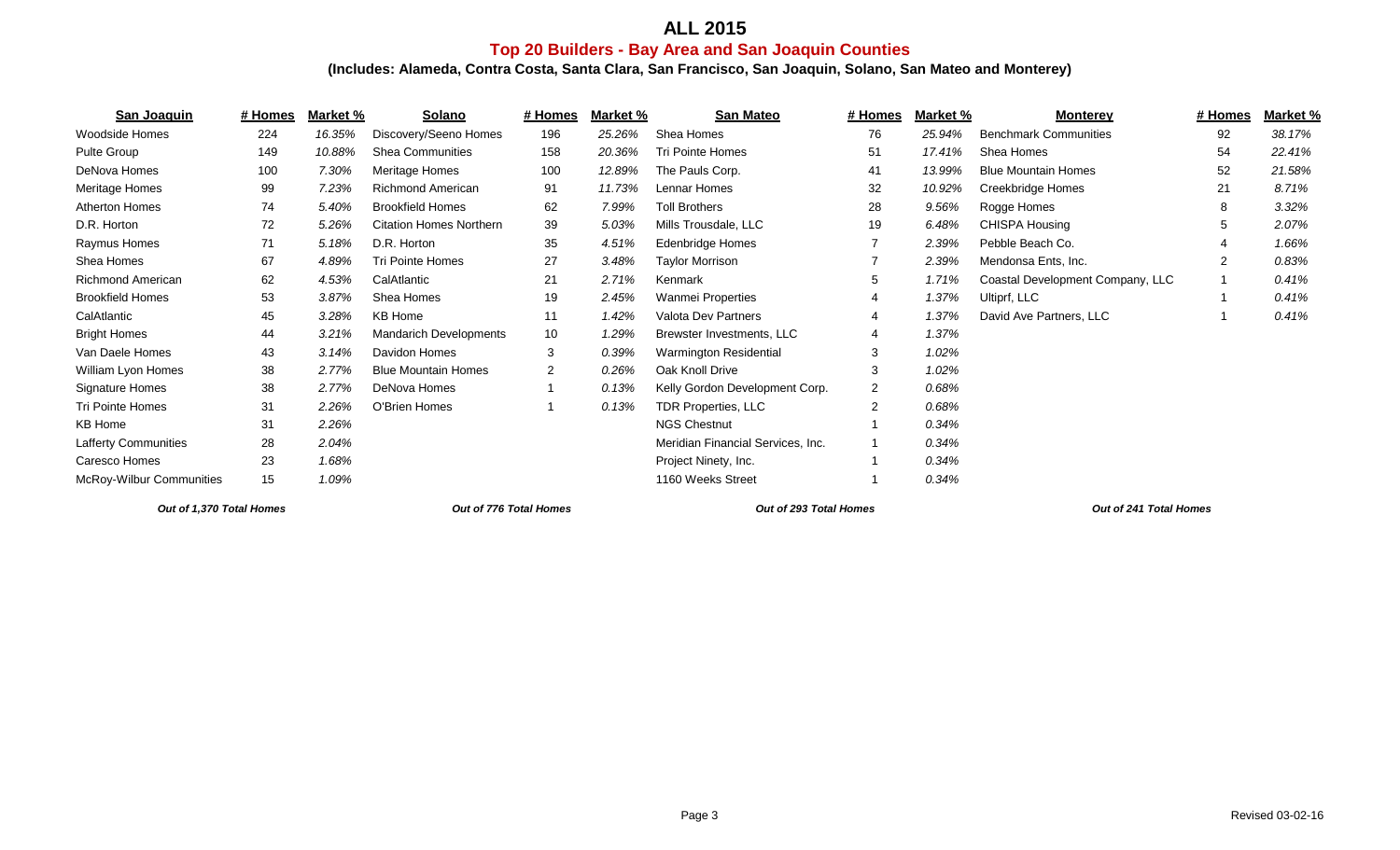## **ALL 2015 Top 20 Builders - Sacramento Area Counties**

**(Includes: El Dorado, Placer, Sacramento, Sutter, Yolo, and Yuba)**

| <b>El Dorado</b>                  | # Homes        | Market % | <b>Placer</b>                 | # Homes | Market % | <b>Sacramento</b>                       |     | Market % | <b>Sutter</b>              | # Homes | Market % |
|-----------------------------------|----------------|----------|-------------------------------|---------|----------|-----------------------------------------|-----|----------|----------------------------|---------|----------|
| CalAtlantic                       | 59             | 22.18%   | JMC Homes (John Mourier)      | 204     | 14.25%   | <b>Taylor Morrison</b>                  | 252 | 14.97%   | Interwest Homes            | 22      | 59.46%   |
| Meritage Homes                    | 57             | 21.43%   | Lennar Homes                  | 178     | 12.43%   | Lennar Homes                            | 247 | 14.68%   | <b>Cresleigh Homes</b>     | 9       | 24.32%   |
| Lennar Homes                      | 50             | 18.80%   | D.R. Horton                   | 151     | 10.54%   | <b>Elliott Homes</b>                    | 207 | 12.30%   | Crowne Properties, Inc.    | 3       | 8.11%    |
| KB Home                           | 26             | 9.77%    | Meritage Homes                | 137     | 9.57%    | D.R. Horton                             | 201 | 11.94%   | SSO Enterprises, LP        |         | 2.70%    |
| Tahoe Woods, LLC                  | 18             | 6.77%    | Pulte Group                   | 136     | 9.50%    | Woodside Homes                          | 90  | 5.35%    | Tres Damas, LLC            |         | 2.70%    |
| K. Hovnanian Homes                | 17             | 6.39%    | <b>Elliott Homes</b>          | 117     | 8.17%    | Pulte Group                             | 89  | 5.29%    | Heatherington Estates, LLC |         | 2.70%    |
| Serrano Associates, LLC           | 9              | 3.38%    | <b>Taylor Morrison</b>        | 105     | 7.33%    | KB Home                                 | 89  | 5.29%    |                            |         |          |
| <b>Toll Brothers</b>              | 8              | 3.01%    | CalAtlantic                   | 74      | 5.17%    | <b>Richmond American</b>                | 77  | 4.58%    |                            |         |          |
| Renasci Development               | 5              | 1.88%    | KB Home                       | 68      | 4.75%    | CalAtlantic                             | 61  | 3.62%    |                            |         |          |
| <b>Taylor Morrison</b>            |                | 1.50%    | K. Hovnanian Homes            | 57      | 3.98%    | <b>JMC Homes (John Mourier)</b>         | 49  | 2.91%    |                            |         |          |
| <b>AKT Promontory</b>             | 3              | 1.13%    | Silverado Homes               | 45      | 3.14%    | <b>Watt Communities</b>                 | 29  | 1.72%    |                            |         |          |
| Ridge 45, LLC                     | 3              | 1.13%    | DMB/Highlands Group, LLC      | 43      | 3.00%    | <b>Beazer Homes</b>                     | 26  | 1.54%    |                            |         |          |
| Oates Development Group, LLC      | $\overline{2}$ | 0.75%    | <b>Tim Lewis Communities</b>  | 30      | 2.09%    | The New Home Company                    | 20  | 1.19%    |                            |         |          |
| <b>Premier United Communities</b> | $\overline{2}$ | 0.75%    | <b>New Martis Partners</b>    | 24      | 1.68%    | Signature Homes                         | 19  | 1.13%    |                            |         |          |
| Parker Development                |                | 0.38%    | <b>Real Capital Solutions</b> | 10      | 0.70%    | New Faze Development                    | 19  | 1.13%    |                            |         |          |
| Watermark Point, LLC              |                | 0.38%    | <b>Black Pine Communities</b> | 10      | 0.70%    | Gold Creek Homes                        | 18  | 1.07%    |                            |         |          |
| Ridgeview West, LLC               |                | 0.38%    | The New Home Company          | 9       | 0.63%    | Homes by Towne                          | 18  | 1.07%    |                            |         |          |
|                                   |                |          | Crowne Properties, Inc.       | 8       | 0.56%    | Riverland Homes, Inc.                   | 18  | 1.07%    |                            |         |          |
|                                   |                |          | <b>Comstock Homes</b>         | 5       | 0.35%    | <b>Black Pine Communities</b>           | 17  | 1.01%    |                            |         |          |
|                                   |                |          | <b>Richmond American</b>      | 5       | 0.35%    | <b>Clippinger Investment Properties</b> | 16  | 0.95%    |                            |         |          |

*Out of 266 Total Homes Out of 1,432 Total Homes Out of 1,683Total Homes Out of 37 Total Homes*

## **ALL 2015**

#### **Top 20 Builders in Sacramento Area Counties Combined**

#### **(Includes: El Dorado, Placer, Sacramento, Sutter, Yolo, and Yuba)**

| <b>Builder</b>                  | # Homes | Market % | <b>Builder</b> | # Homes | Market % | <b>Builder</b>           | # Homes | <u>Market %</u> | <b>Builder</b>                | # Homes | Market % |
|---------------------------------|---------|----------|----------------|---------|----------|--------------------------|---------|-----------------|-------------------------------|---------|----------|
| Lennar Homes                    | 533     | 14.15%   | Pulte Group    | 225     | 5.97%    | Richmond American        | 82      | 2.18%           | Discovery/Seeno Homes         |         | 1.04%    |
| <b>Taylor Morrison</b>          | 402     | 10.67%   | Meritage Homes | 208     | 5.52%    | K. Hovnanian Homes       |         | $^{\circ}$ .96% | <b>Tim Lewis Communities</b>  |         | 0.80%    |
| D.R. Horton                     | 352     | $9.35\%$ | CalAtlantic    | 204     | 5.42%    | The New Home Company     |         | .25%            | Watt Communities              |         | 0.77%    |
| <b>Elliott Homes</b>            | 324     | 8.60%    | KB Home        | 194     | 5.15%    | Silverado Homes          | 45      | .19%            | <b>Black Pine Communities</b> |         | 0.72%    |
| <b>JMC Homes (John Mourier)</b> | 279     | 41%'     | Woodside Homes | 121     | 3.21%    | DMB/Highlands Group, LLC | 43      | .14%            | Beazer Homes                  |         | 0.69%    |

*Out of 3,766 Total Homes*